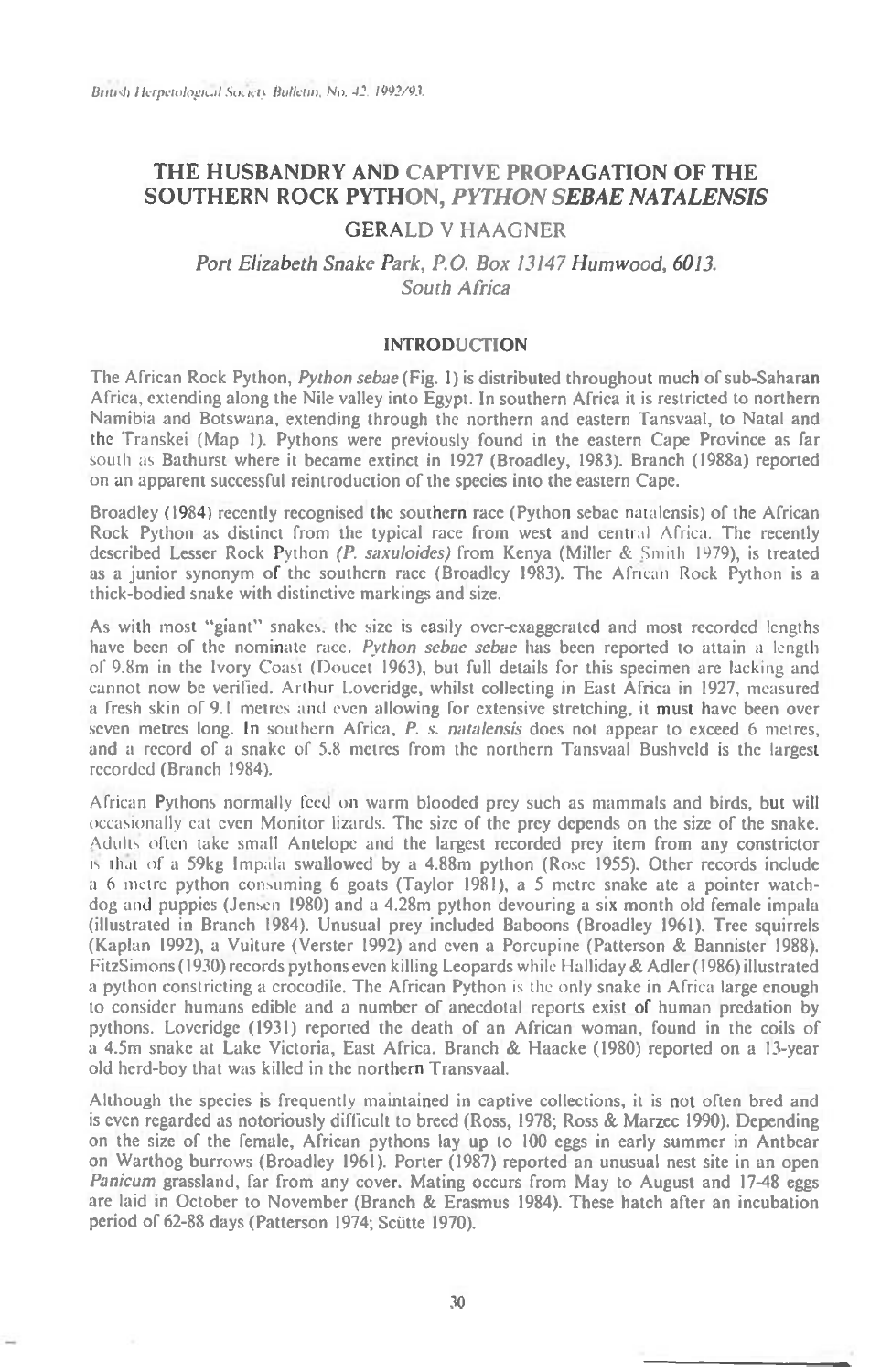#### **HABITAT AND STATUS**

Pythons have been recorded in a wide variety of habitats, but are most common in moist, rocky, well-wooded valleys (Branch 1988b). They are known to spend long periods in water. Burton (1979) recorded African pythons drowned in fish traps in 2 metres of water in Lake Sibayi, and Haagner (1991a) reported on the aquatic behaviour of a male python in the eastern Transvaal. They are frequently found in and around water, in which they bask and ambush prey. Mainly active during dusk or at night, they may be found basking or occasionally even hunting during the day (pers. obs.). Haacke (1984) and Haacke & Jacobsen (1990) reported the species from the Kalahari sandveld in southern Botswana and northern Cape Province.

Relatively little is known of the wild populations of the African Rock Python. It is well established, and may even be relatively common, in conservation areas, but due to its great size, is easily exterminated. Alexander (1991) reported on the local extinction of the python from municipal Durban. Man is now the python's main predator and threats include collection for skin, 'muti' (African traditional medicine), food, the pet trade and destruction due to its perceived danger to man and livestock. It is known to raid chicken farms, where they are often killed. Natural enemies include crocodiles, honey badgers, mongoose, etc. Pienaar *et al.* (1983) reported a young python in the stomach of a Cape File Snake while Haagner (1991b) reported keratophagous behaviour in a juvenile specimen. Habitat destruction, such as sugar cane farming in Natal, may result in local extinction. Pythons are listed as vulnerable in the South African Red Data Book — Reptiles and Amphibians (Branch 1988b).

## **THREATS**

**Due** to its size, attractive skin and feeding habits, the python is subject to numerous threats. Dollinger (1982) listed over 300 *Python sebae* skins that were imported into Switzerland while over 10,000 Asian python skins were exported during the same period. Engelmann & Obst (1982) illustrated a village tannery in West Africa processing both African Rock and Ball python *(P. regius)* skins. Many African tribes use python fat and skin in traditional medicines, while it makes a substantial meal as well (Patterson & Bannister 1987).

Pythons control the numbers of cane rats in sugar cane plantations, and for this reason Natal farmers initiated the first efforts to protect the species, leading to the proclamation of the Reptile Protection Ordinance, no. 32 of 1968. It included the Nile crocodile, two monitor lizards, tortoises, terrapins and python (Greig 1984).

## **ADULT CAPTIVE MAINTENANCE**

It is a relatively hardy species in captivity, although wild-caught specimens remain irascible and will often refuse food for periods of a year or more (Broadley 1983). The breeding results achieved at the Manyeleti Reptile Centre and the Port Elizabeth Snake Park are summarised below.

A total of 5 (3:2) adults were maintained for breeding purposes. The largest female was captured in the Manyeleti Game Reserve during December 1986 whilst swallowing a sub-adult Impala ram. She measured 4.7m and weighed 37kg; the Impala weighed 35kg. (see fig 2.). She settled remarkably quickly in captivity but refused food for a period of 14 months. She was offered rats, guinea pigs, cats, rabbits and even a dog. Eventually a newly-born dead Impala calf was offered and immediately taken and swallowed. Subsequently she was fed with sub-adult female Impala every 6-8 weeks. The remainder of the breeding group comprised of 2 captive raised males which were collected as hatchlings while crossing a road. At the time of breeding they were approximately 4 years old. Another two adult females were collected whilst raiding chicken farms in the Giyani district.

The snakes were kept in a large "environmental room" of dimensions  $5 \times 3.5 \times 2.5$  metres. A transparent fibre-glass roof allowed the entry of natural sunlight and photoperiod (14 hours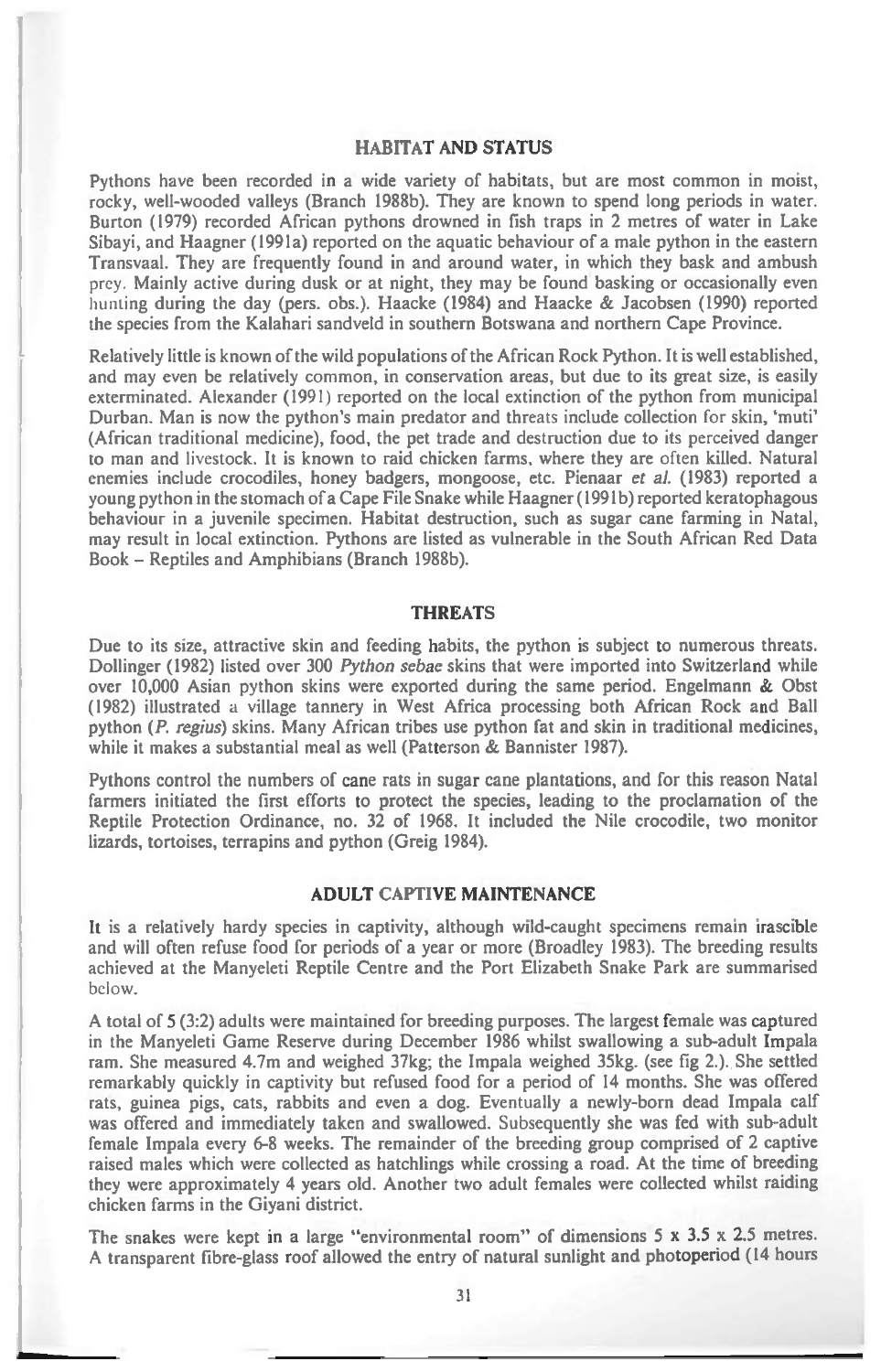light, 10 hours dark in summer and *vice versa* in winter). The room contained a large drainable pond in which the snakes would often bath for days on end. A louvred window was located on the west facing wall, allowing the pythons to bask in the afternoon sun. Five wooden shelves were attached to the walls at heights ranging from 0.5 to 1.8 m above floor level. This enlarged the surface area of the animals and allowed them to select a "preferred temperature" under the fibreglass roof. A drain in the concrete floor allowed for the room to be hosed clean once a week.

Approximately one quarter of the floor area had thermostatically controlled underfloor heating. On this a large straw-filled hide box  $(1.5 \times 1.2 \times 0.5 \text{ m})$  maintained the ambient temperature in the box at 22°C. During a period of extreme cold in 1990, the floor area was covered with a thick layer of straw. Ambient temperatures in the room varied from a minimum of 8°C in winter to a maximum of 37°C in late-summer. Spotlights were installed above the two top shelves to create local "hot-spots" for basking during the winter months when heat penetration through the roof was very low.

Food consisted of dead week-old chicks, rats, guinea pigs and rabbits and was offered every two weeks. Problem or sporadic feeders were stimulated to feed by leaving live guinea pigs in the room overnight. Accurate records were kept of each individual's intake and notes made on shedding, reproductive behaviour, and any noteworthy observation.

During June 1991 several of the first captive bred offspring were transferred from the Manyeleti Reptile Centre to the Port Elizabeth Snake Park. These animals were captive raised from a clutch of 55 laid by the largest female. They were only 25 months old when the two males mated with their sibling sister. She produced her first clutch of viable eggs at 29 months (2.4 years) of age. This female measured 2.73 m and the males 2.22 and 2.46 m respectively. Pitman (1974) reported copulation in captivity of a 6 year old python, measuring 2.43 m. Ross (1978) reported that the youngest female to produce eggs was six years, and the oldest fifteen years.

### ACTIVITY

Although observations on the group were only casual, it was clear that the snakes were usually inactive during the day. Greatest activity was normally observed during the early morning, when the snakes moved to the shelves to bask. Observations on wild pythons have shown that the larger adults are nocturnal with movement having been observed as late as 00h30. Juveniles were mostly observed on the roads during the early evening up to 21h00. During January 1987, several newly-hatched pythons were collected in the early morning, and as many as 5 were collected in a single day whilst robbing Spotted-Back Weaver nests. Other than the large female caught while eating the Impala, no active adult pythons have been observed during the day.

Several snakes, however, had regular basking spots where they were regularly observed by staff. These included old termitaria, rocky outcrops and next to antbear holes. These snakes were territorial and during the period 1986-1991, several ventral clipped males returned to the same rocky outcrops every winter.

#### COURTSHIP

Due to the snakes' nocturnal habits, very few observations have been made on reproductive behaviour. Over a period of 5 years, male combat was never observed, although it appeared that the snakes had established a stable, linear social hierarchy similar to that described for *Python molurus* (Barker *et.* al., 1979).

Reproductive behaviour normally started in early spring. At the Manyeleti Reptile Centre this was *mainly* observed in August, whilst at Port Elizabeth Snake Park it occurred from late September to early November. Courtship and mating behaviour follows the triphasic pattern observed in colubrids (Gillingham et al., 1977) with some minor differences. Most noticeable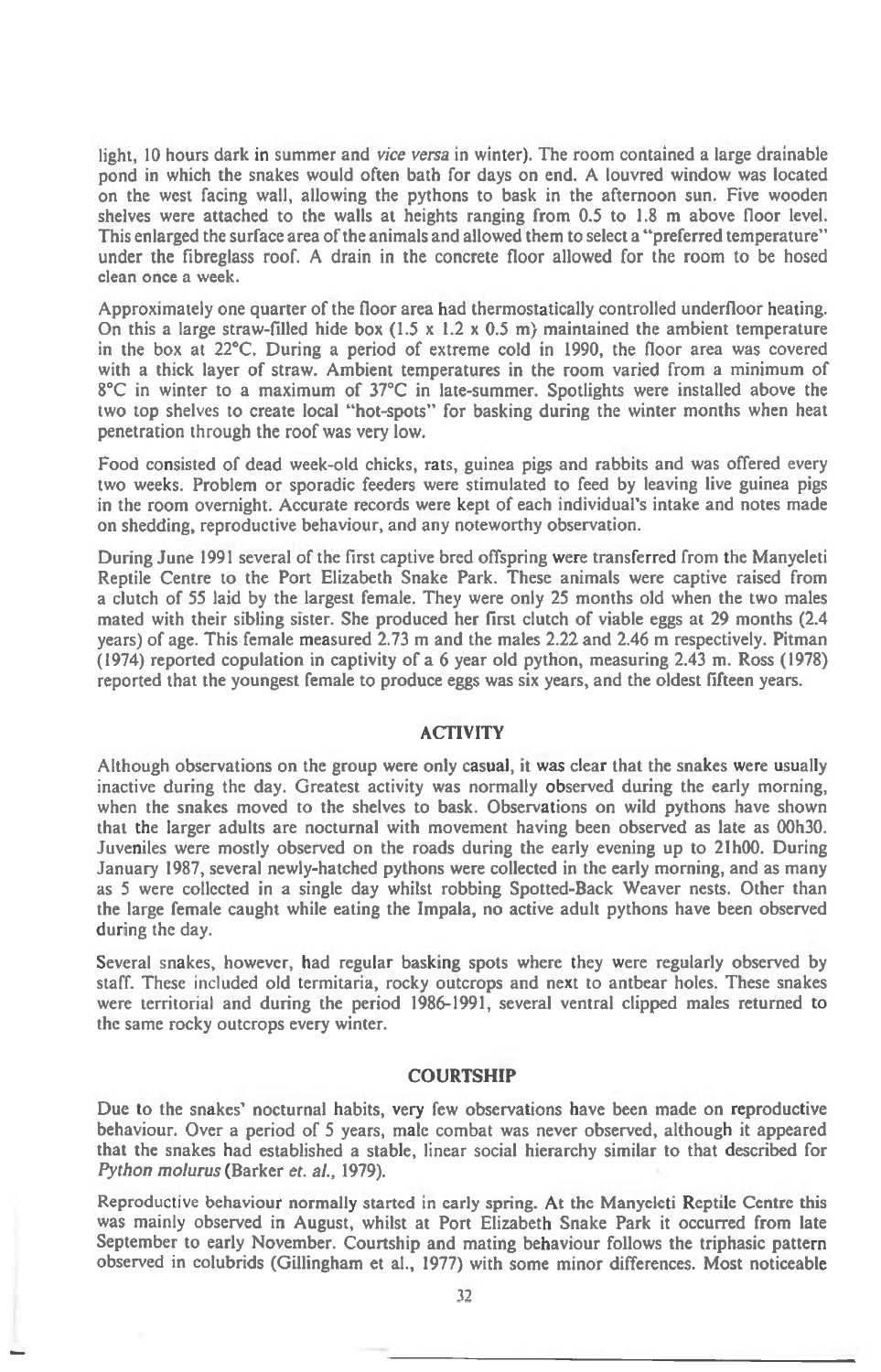is the lack of jerky movements and head bobbing by the male. On contact with the female's **body, the male lifts his head to her dorsum and begins a dorsal anterior advance with his head adpressed. This movement is slow and invariably terminates before he makes contact with the female's head region. On several occasions the male moved dorsally to just posterior of the female's head and gently nudged her nape with his snout. This is accompanied by rapid tongue-flicking. No use of spurs has been noticed as reported for other boids, e.g.** *Sanzinia madagascariensis* **(Carpenter** *et. al.* **1978) and** *Pythong molurus* **(Gillingham & Chambers 1982).** 

**After attaining a mounted position the male began to make one or two C-shaped body curves in sliding movements. He slowly advanced in an anterior direction and eventually brought his tail onto the female's dorsum. He then aligned his tail in a ventro-lateral position with that of the female. The female normally responded by lifting her tail slightly. Failure to achieve intromission is normally due to the female's refusal to lift her tail. Gillingham** *et al.* **(1977) and Gillingham & Chambers (1982) have shown that intromission can only occur when the female voluntarily opens the cloacal orifice to permit male entry. Copulation lasted between 54 and 173 minutes (n=4). Gillingham & Barker (1982) found that the mean copulation time for a group of Burmese pythons was 6 hours 45 minutes.** 

## **OVIPOSITION AND INCUBATION**

**The female bcomes noticeably swollen posteriorly, especially during the latter half of the gestation period when she will refuse food. The eggs are laid after a gestation period of 107-115 days. At the time of oviposition, the female normally becomes increasingly aggressive.** 

**The eggs are normally laid during the night or early morning. One female that was observed took 3 hours 17 minutes to complete a clutch of 55 eggs. Very few documented records exist on the incubation period for the species. Ross (1978) and Ross & Marzec (1990) reported that at 72-106 days, the incubation period in this species is significantly longer than any other python species.** 

**The eggs are smooth, white and moderately adherent. The female remains coiled around the eggs during oviposition, and will remain as such during the incubation period (see Fig. 3.). Even if the eggs are removed, the female will remain coiled in the same position and location for an extended period. In such circumstances, it is advisable that the female is regularly disturbed "brooding" behaviour, to ensure she resumes regular feeding as soon as possible. Females left to brood their eggs have not been observed to move in order to drink or feed during the incubation period. Van Mierop & Besette (1981) reported occasional feeding and even basking behaviour in a brooding Ball python,** *P. regius.* 

**The eggs were removed as soon as detected, separated and full biometrics taken (Fig.'s 1- 3, Table 1). It is important to separate the eggs as soon as possible to allow for ease of incubation. The eggs were incubated (3-4 per box) in a substrate of moistened vermiculite in clear sealable containers (35 x 35 x 20cm) as described by** *Tryon* **(1975) at 30-31°C. The containers are opened two or three times weekly to allow for air circulation. Any infertile or fungus covered eggs are removed. These were inspected to determine fertility and if possible the cause of death of the embryo. Incubation periods under these conditions varied between 79-83 days (n=5). The hatchlings do not fully emerge from the egg until 24-36 hours after the initial slits appear in the egg.** 

**Problems were encountered with the death of embryos just prior to hatching. This syndrome seems relatively common in the captive breeding of pythons (Moran pers. comm.). It appears to be particularly noticeable if large numbers of eggs are incubated in a single container, and may be due to the lack of sufficient oxygen. This may occur if eggs have to be incubated in a clump. It is therefore important to inspect gravid females regularly and to collect the eggs as soon as they have been laid. This allows for easy separation of the eggs. Dunn (1974) reported on the successful hatching of 34 young where the egg mass was incubated in a single container. Unfortunately he did not record the frequency of inspections or the size of the incubation container.**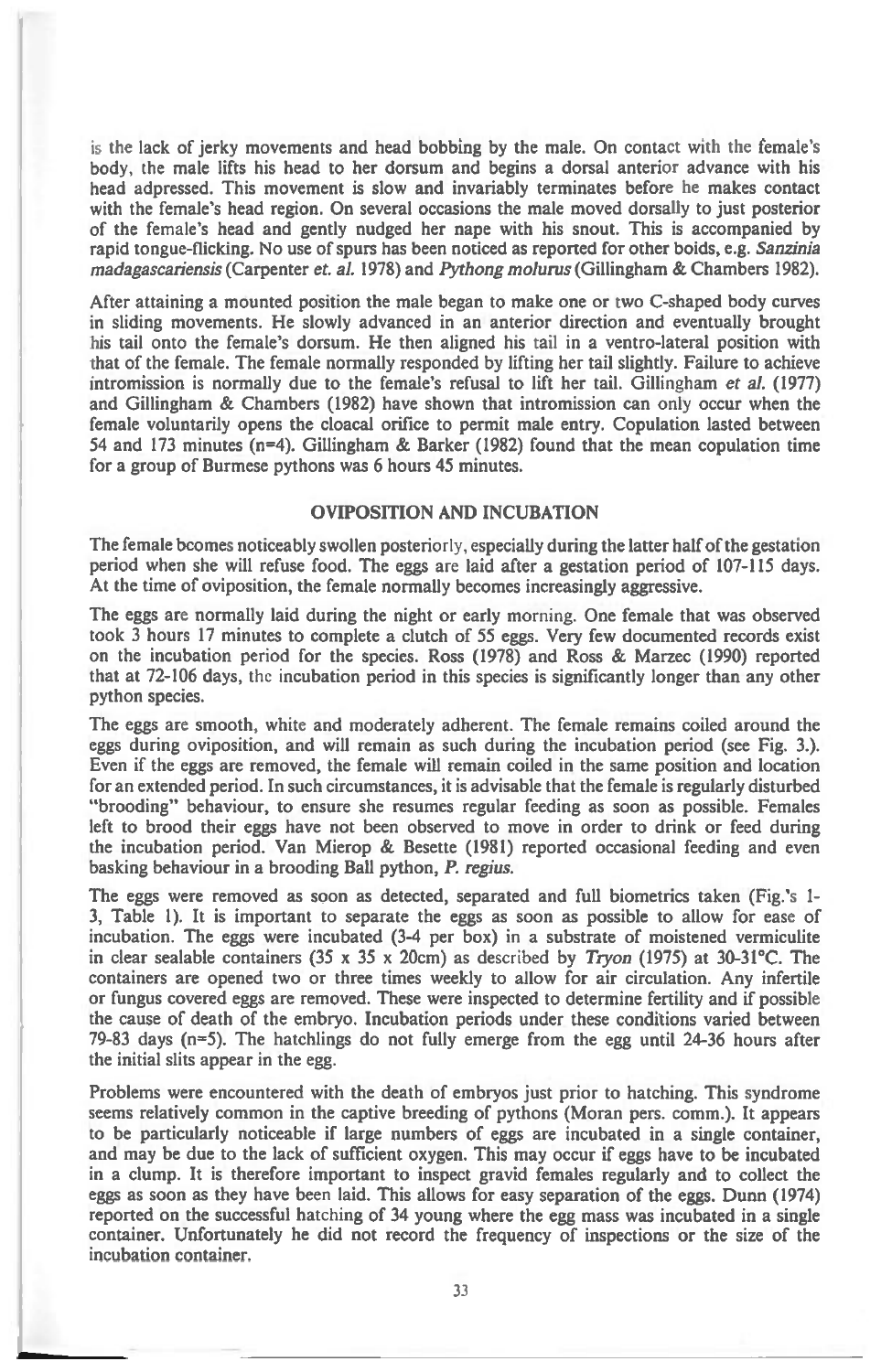

Fig's 1-3. Biometric data on the African Rock Python eggs.



Fig. 4-5. Biometric data on the African Python hatchlings.

34

9

V.

L.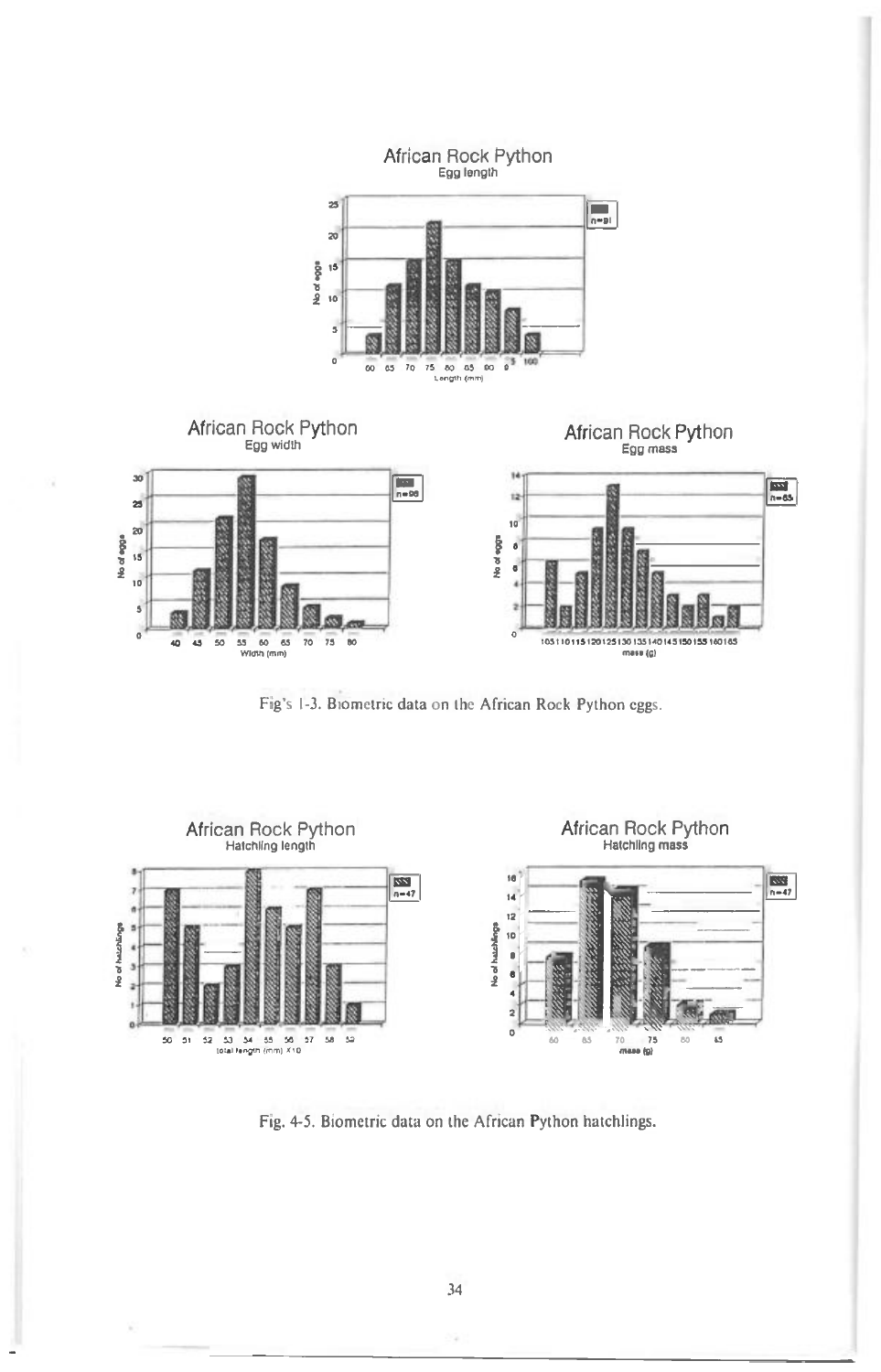#### **CLUTCH SIZE AND FERTILITY**

As in most snakes, the number of eggs produced depends on the size and condition of the female. Female and clutch size is positively correlated. Less well understood is the correlation between size of the female and egg size (Ford & Seigel 1989). Large females lay more, not bigger eggs, than smaller females. FitzSimons (1930) noted that large pythons lay greater numbers of eggs than small individuals. Obvious exceptions exist when larger females produce small clutches due to poor health or sperm unviability. FitzSimons (1962) stated that usually 30- 50 (exceptionally up to 100) eggs are laid of which as many as 50% may be infertile. Branch & Erasmus (1984) recorded the relationship between the size of the female and clutch and egg size. The mean clutch size for the southern race is  $30.5$  (range 17-74,  $n=14$ ). The smallest clutch reported was that of 17 produced by a female of undetermined size after a gestation period of 71 days (Schmidt 1971). The largest clutch recorded is 74 which was discovered in a decomposing haystack. In this case 84% of the eggs hatched and only 10% were infertile (Porter 1987).

Branch & Erasmus (1984) reported a 91% fertility rate in captive bred clutches. At the Manyeleti Reptile Centre, the average fertility rate was  $78.4\%$  (range 62-94%, n=5). There is a decline in sperm viability with age, which results in smaller clutches and even an increased deformity rate in the resultant young (Branch & Erasmus 1984). Visser (1985) reported sperm retention in a female that laid a clutch of 33 eggs four years after having been in contact with a male. Only ten of the eggs were fertile.

## **HATCHLING MAINTENANCE**

The hatchlings were immediately weighed and measured (Fig's 4-5) upon emergence. They were individually housed in clear plastic boxes  $(35 \times 35 \times 20 \text{ cm})$  with a newspaper substrate, a potplant driptray for water and an inverted driptray for cover. Temperature was maintained at 30-32°C with a static photoperiod of 12/12 hours dark/light.

All hatchlings were highly alert and easily stressed when disturbed. Food (young weaned mice), was offered only after each snake had undergone its first shed, which occurred 7-13 days after emergence. Very few problems were encountered with the initial acceptance of food. Problem feeders were force fed on newborn day-old mice until spontaneous acceptance occurred. Growth was extremely rapid, with a female attaining a total length of 2.1 meters within 18 months.

#### **DISCUSSION**

The captive husbandry and reproduction of *Python s. natalensis is similar in* many aspects to that of the more commonly kept *P. molurus.* As in *P. molurus* and other pythons, the female usually stops feeding some weeks after mating and coils around the eggs until they hatch. Pitman (1973) stated that the female African rock python has the "ability to thermoregulate body heat by conspicuous musculature contraction as do *P. regius* and *P. molurus".* 

Unfortunately Pitman does not elaborate or give his source. There is no evidence that the female African Rock Pythons became facultative endotherms during incubation. In addition, Van Mierop & Bessette (1981) and Ross & Marzec (1990) found no evidence of such endothermic activity in captive *P. regius.* In the genus *Python,* the production of endogenous heat by means of contractions of the body has only been proven for *P. molurus* (Hatchinson, Dowling & Vineger 1966; Vineger, Hutchinson & Dowling 1970, Van Meriop & Barnard 1978).

The incubation temperature for python eggs appears to be critical. Joshi (1967) stated: "in the tropics, particularly West Africa, laid eggs of *P. sebae* do not need to be incubated by the female. A moist atmosphere and high temperature are sufficient to allow further development of the already advanced embryo, which hatched in about two months". He, however, had low hatchling success (32.3%) when he incubated the eggs at temperatures of 72-94°F (22.2- 34.4°C). Vinegar (1973) has shown that a constant temperature of around 30.5°C is required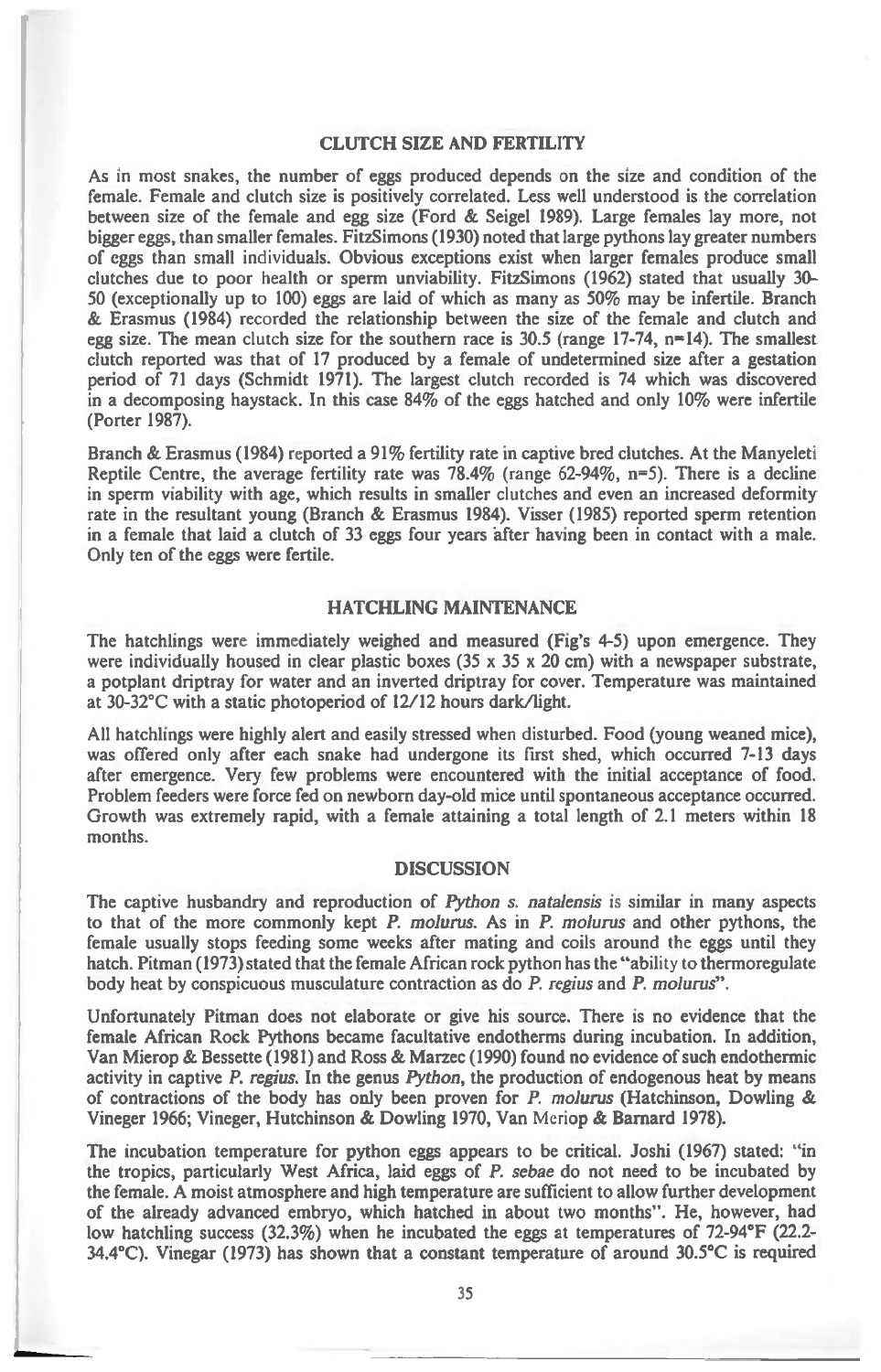for development. Eggs kept below this, if they do develop, have a low hatching success (27.5 $^{\circ}$ C) or exhibit no development (25°C). Brooding *P. molurus maintain* a temperature of 30-32°C (Hutchinson *et. al.* 1966) while *P. s. natalensis* an average of 31°C (Branch & Erasmus 1984). Branch & Patterson (1975) reviewed the variation in incubation period and its relationship to the temperature of incubation.

The African Rock Python has been documented to hybridize with the Indian python, *Python molurus bivittatus* (Branch & Erasmus 1984) (see Fig. 4.). The loss of two of the clutches during incubation and the presence of developmental abnormalities in several of the embryos is suggestive of a possible oxygen deficiency in the incubating eggs. Jackson (1981) commented on the high incidence of developmental deformities of reptile eggs deprived of oxygen during incubation.

The average clutch size for the southern python is 30.5 eggs. This is possibly correlated to the relative smaller size of the southern race in comparison to the northern tropical race which attains a much greater length. Unfortunately very little published data exists for reproduction for the nominate race. Pitman (1974) examined several nests but only comments on one clutch of 50 eggs which contained infertile (small, brown, hard and calcareous) eggs.



Fig. I. Juvenile Southern Rock Python

Photograph by Pieter Bos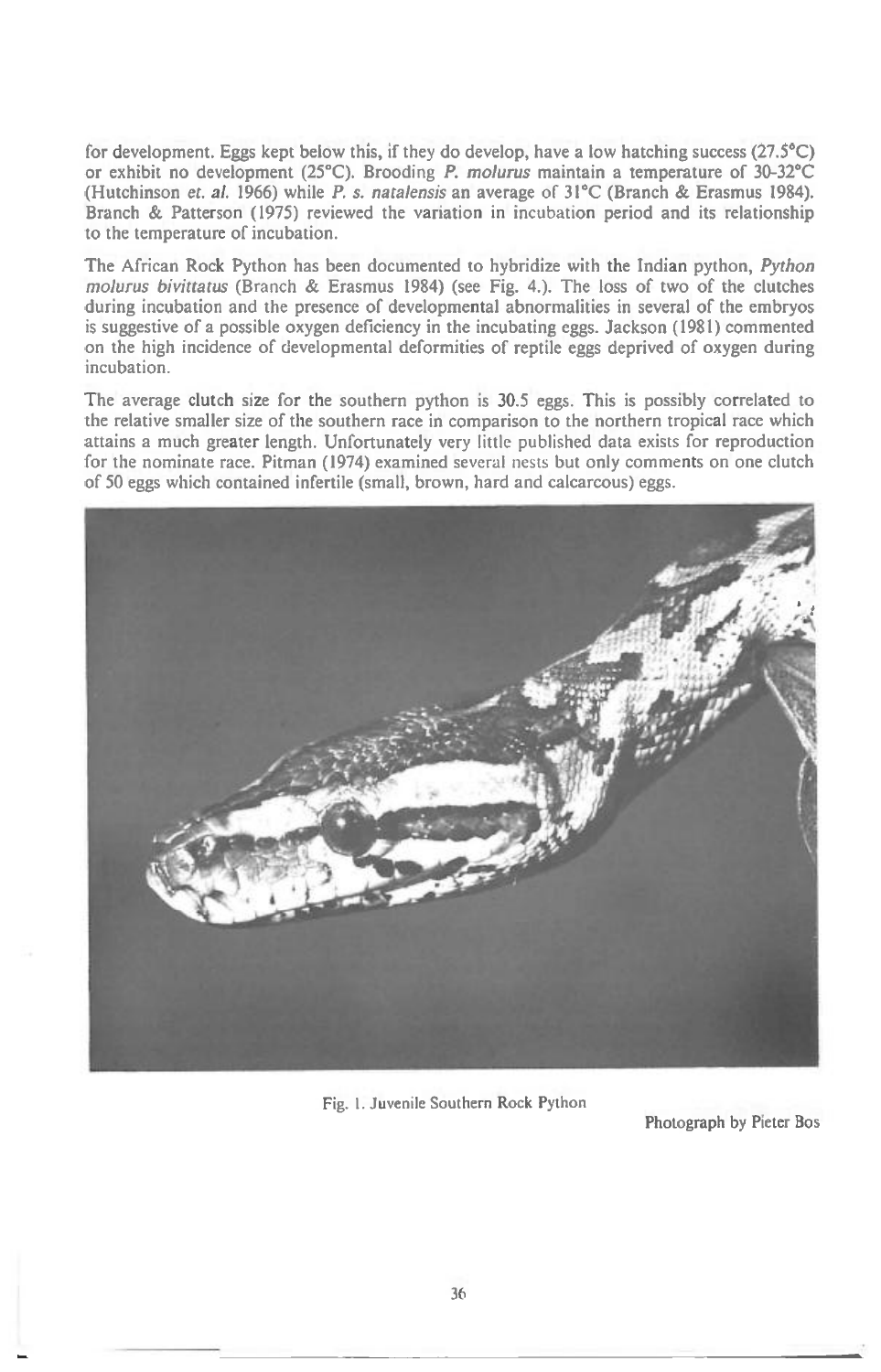

Fig. 2. Large adult female python caught whilst swallowing the young impala ram. The snake measured 4.7 m and weighed 37 kg while the impala weighed 35 kg



Fig. 3. Captive bred hybrid between the Burmese Python and the Southern Rock Python Photograph by Bill Branch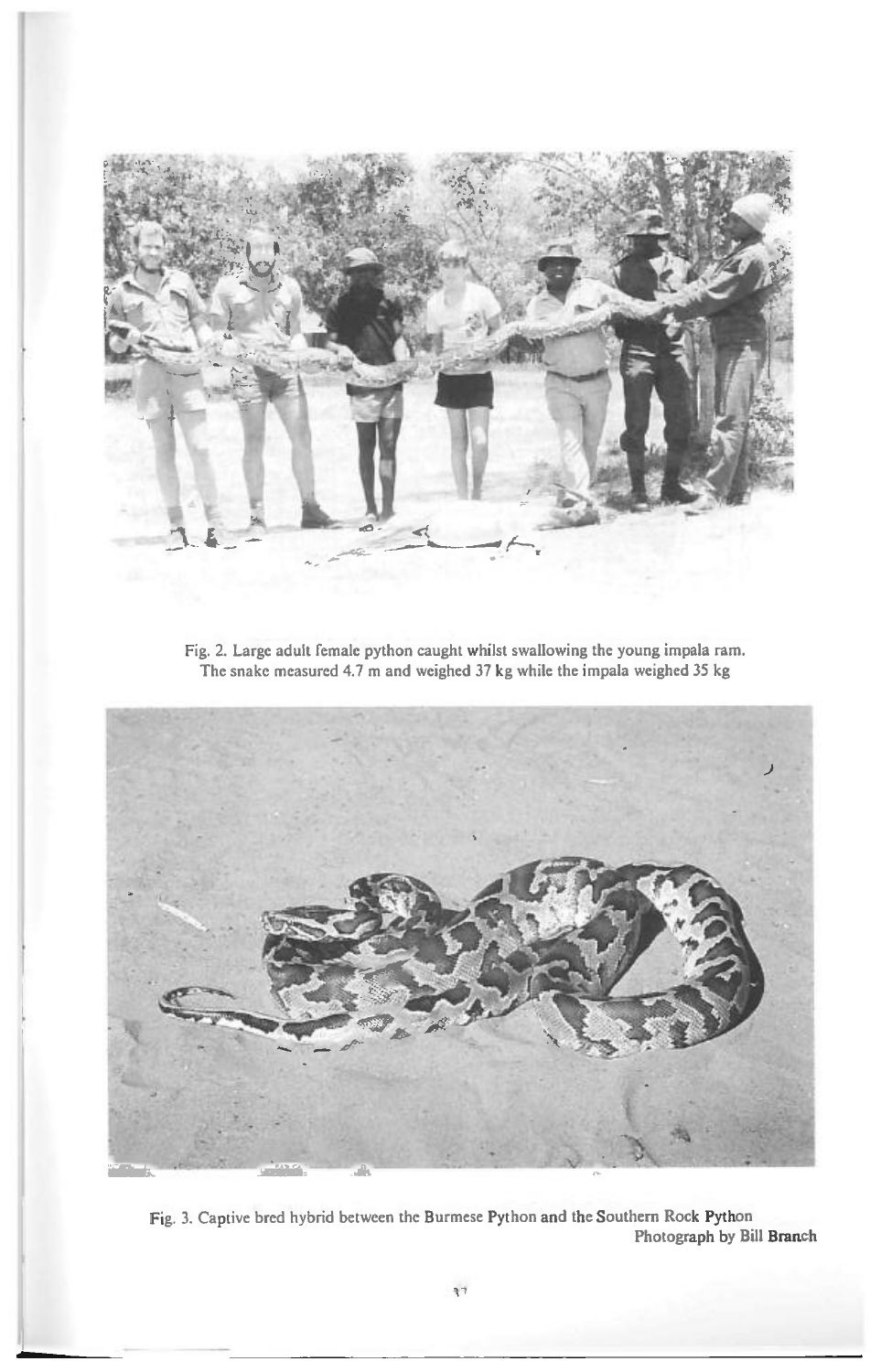

Map **I.** Distribution of the Southern Rock Python, *Python sebac natafensis* (alter Branch I988b)

| Table 1. Summary of reproductive data of Python sebae natalensis |  |  |  |  |
|------------------------------------------------------------------|--|--|--|--|
|------------------------------------------------------------------|--|--|--|--|

| Copulation<br>Oviposition<br>Gestation period<br>Clutch size | August - October<br>November - December<br>$107 - 115$ days<br>$30.5(23-55)$ n=5 |  |  |  |
|--------------------------------------------------------------|----------------------------------------------------------------------------------|--|--|--|
| Egg data<br>Mean length<br>Range<br>Std. dev.                | $77.23 \text{ mm}$ $n=91$<br>62.0-92.2 mm<br>$5.44$ mm                           |  |  |  |
| Mean width<br>Range<br>Std. dev.                             | $55.64 \text{ mm}$ n=96<br>52.7-64.2 mm<br>5.29 mm                               |  |  |  |
| Mean mass<br>Range<br>Std. dev.                              | 131.75 g $n=65$<br>$113.9 - 148.5$ g<br>9.45 g                                   |  |  |  |
| Hatchling data                                               |                                                                                  |  |  |  |
| Incubation period                                            | 79-83 days $(n=5)$                                                               |  |  |  |
| Mean total length<br>Range<br>Std. dev.                      | $n = 47$<br>544.97 mm<br>484-625 mm<br>$33.11$ mm                                |  |  |  |
| Mean mass<br>Range<br>Std. dev.                              | $69.97 g$ $n=47$<br>66.0-77.2 g<br>7.75g                                         |  |  |  |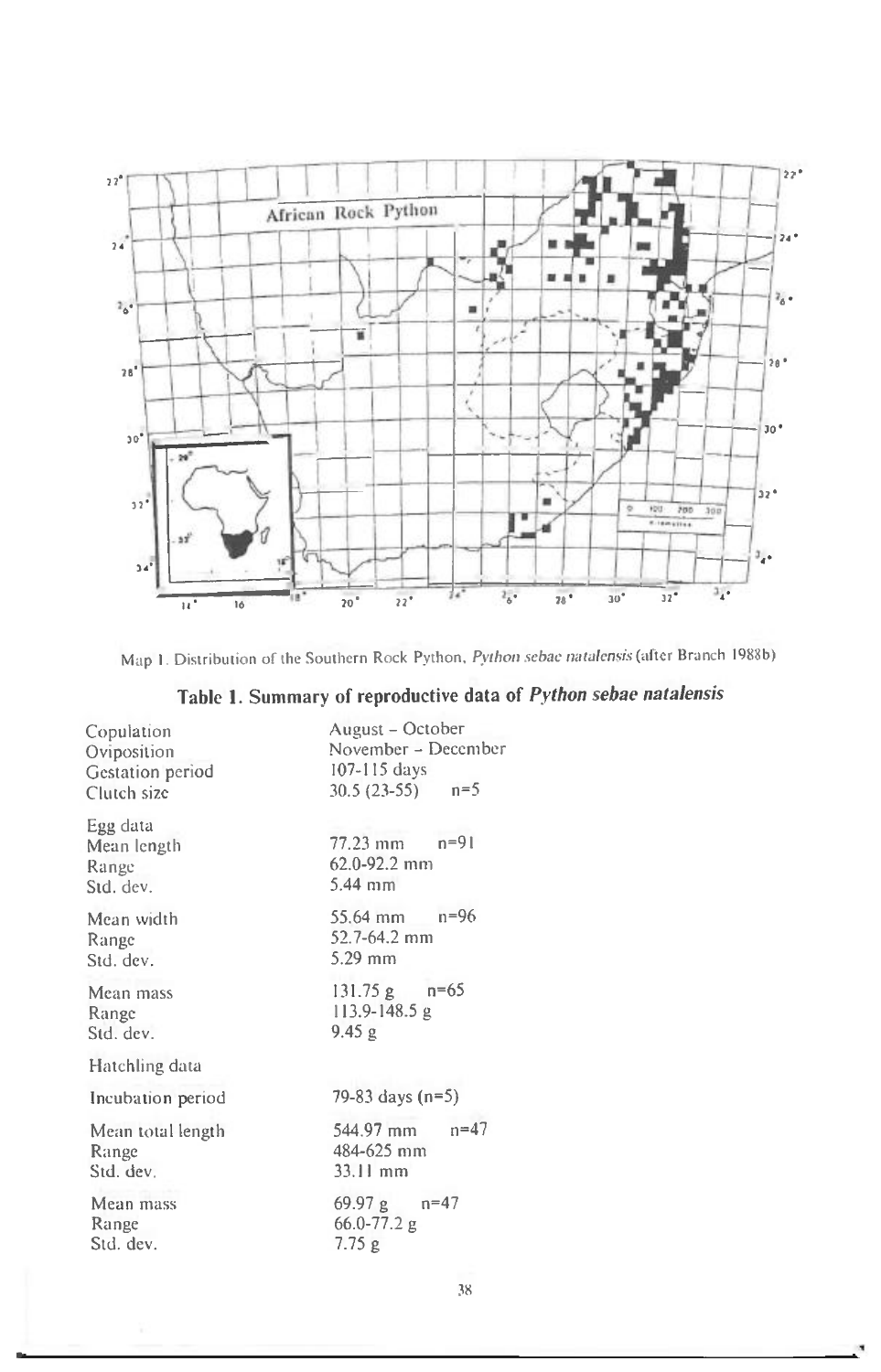#### **ACKNOWLEDGEMENTS**

1

**The Gazankulu Division Nature Conservation is thanked for the donation of breeding stock. The National Zoological Gardens for a donation of 8 hatchlings for our captive breeding project. Dr W R Branch for commenting on the text.** 

#### **REFERENCES**

**Alexander, G. (1990). Reptiles and Amphibians of Durban.** *Durban Mus. Novit.* **15: 1-41.** 

- **Barker, D.G: J.B. Murphy & K.W. Smith. (1979). Social behaviour in a captive group of Indian pythons,** *Python molurus* **(Serpentes, Boidae), with formation of a linear social hierachy.** *opeia* **1979(3): 466-471.**
- **Branch, W.R. (1984). Pythons and people: predators and prey.** *Afr. Wildl.* **38(6):236-241.**
- **Branch, W.R. (1988a). Terrestrial reptiles and amphibians. In: R.A. Lubke, F.W. Gess and M.N. Bruton (Eds.). Pp. 251-264. A** *Field guide to the eastern Cape coast.* **Wildlife Society of Southern Africa, Grahamstown.**
- **Branch, W.R. (1988b).** *Python sebae natalensis:* **species account. In: W.R. Branch (ed.). Pp**  *62-65. South African Red Data Book - Reptiles and Amphibians. S. Afr. Nat. Sci. Prog. Rpt.* **151.**
- **Branch, W.R. & H. Erasmus, (1984). Captie breeding of pythons in South Africa, including details of an interspecific hybrid** *(Python sebae natalensis x Python molurus bivittatus). J. HerpetoL Assoc. Ar.* **30: 1-10.**
- **Branch, W.R. & W.D. Haacke, (1980). A fatal attack on a boy by the African rock python,**  *Python sebae. J. Herpetol.* **14(3): 305-307.**
- **Branch, W.R. & R.W. Patterson, (1975). Notes on the development of embryos of the African rock python,** *Python sebae* **(Serpentes : Boidae).** *J. Herpetol.* **9(2): 243-248.**
- **Broadley, D.G. (1961). The African Python.** *Black Lechwe* **3(1): 32-34.**
- **Broadley, D.G. (1983).** *FitzSimons' Snakes of Southern Africa,* **Delta Books, Johannesburg. 376pp.**
- **Broadley, D.G. (1984). A review of geographic variation in the African python,** *Python sebae*  **(Gmelin). Brit. J. Herpetol. 6(10): 359-367.**
- **Bruton, M.N. (1979). The amphibians, reptiles, birds and mammals of Lake Sibayi. In: B.R. Allanson (Ed.). Pp. 246-285.** *Lake Sibayi.* **W. Junk, The Hague.** *Monographiae Biologicae*  **36.**

**Carpenter, C.C., J.B. Murphy & L.A. Mitchell, (1978). Combat bouts with spur use in the Madagascan boa** *(Sanzinia madagascariensis). Herpetologica* **34(2): 207-212.** 

- **Dollinger, P. (1983). Annual report to the International secreatariat in the management of the Convention on International Trade in Endangered Species of wild fauna and flora in Switzerland and Lichtenstein, year 1982. Swiss Federal Veterinary Office Publ. 105pp.**
- **Doucet, J. (1963). 'Les Serpentes de la Republique de Cote d'Ivore.** *Acta Tropica* **20(4): 297- 340.**
- **Dunn, R.W. (1974). Breeding African pythons,** *Python sebae* **at Melbourne Zoo.** *Inter. Zoo Yrbk,* **14: 91-92.**
- **Engelmann, W.E. & F.J. Obst, (1982).** *Snakes Biology, behaviour and relationship to* **man. Exeter Books, New York. 222pp.**
- **FitzSimons, F.W. (1930).** *Pythons and their ways.* **George C. Harrap and Co, London. 155pp.**
- **FitzSimons, V.F.M. (1962).** *Snakes of Southern Africa.* **Purnell and Sons (Pty.) Ltd. Johannesburg. 423p.**
- **Ford, N.B. & R.A. Seigel, (1989). Relationships among body size, clutch size and egg size in three species of oviparous snakes.** *Herpetologica* **45(1): 75-83.**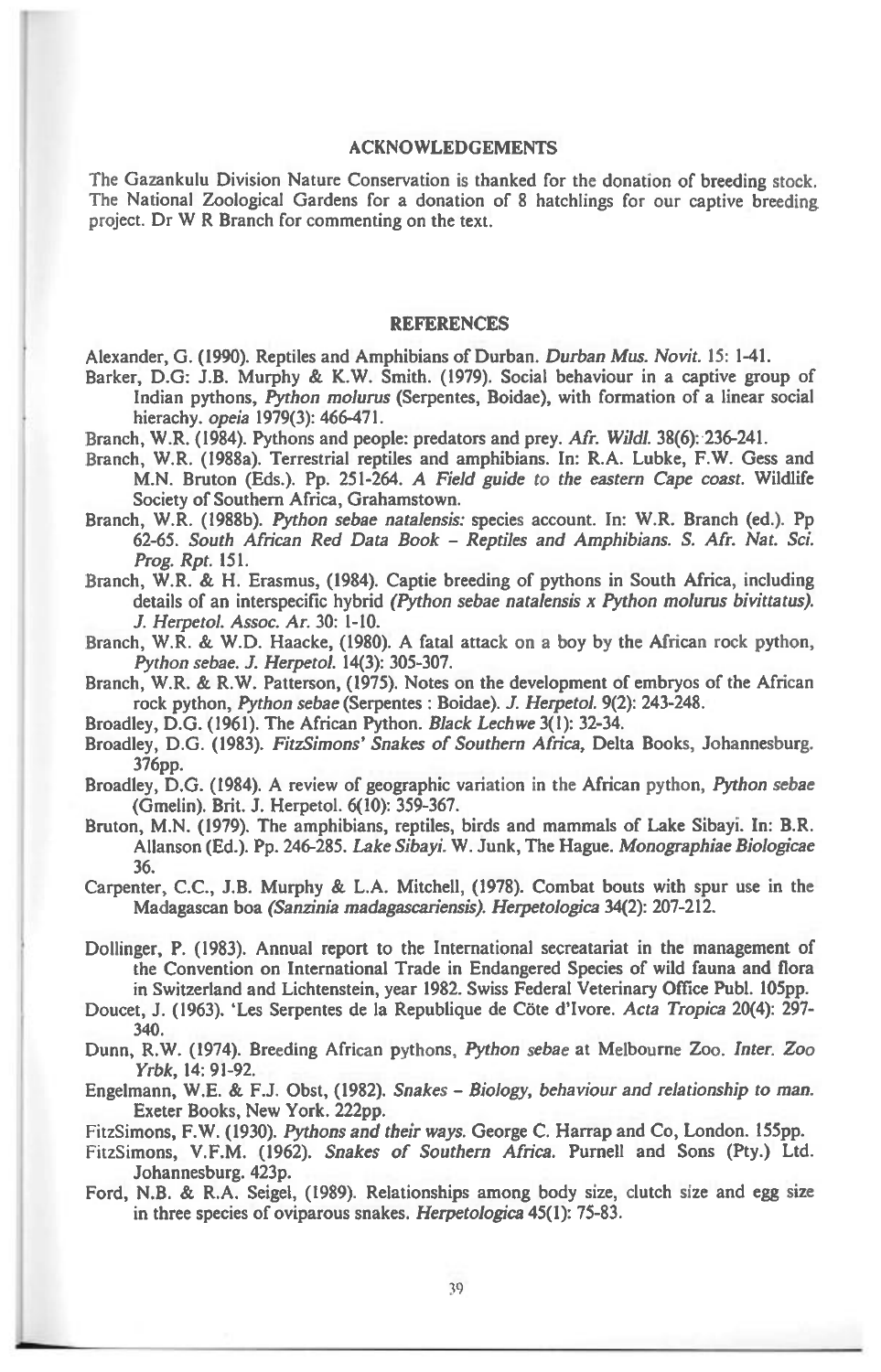Gillingham, J.C: C.C. Carpenter; B.J. Becke & J.B. Murphy, (1977). Courtship and copulatory behaviour of the Mexican milk snake, *Lampropeltis traingulum sinaloae Southwest. Nat.*  22: 187-194.

Gillingham, J.C. & J.A. Chambers, (1982). Courtship and pelvic spur use in the Burmese Python, *Python molurus bivittatus. Copeia* 1982(1): 193-196.

Greig, J.C., 1984. How the rock python became protected in *Natal. Afr. Wildl.* 38(6): 237.

Haacke, W.D., 1984. The herpetology of the southern Kalahari domain. In supplement to *Koedoe:* 171-186.

Haacke, W.D. & N.H.G. Jacobsen, 1990. Geographical Distribution: *Python sebae natalensis.*  African rock python. *J. HeipetoL Assoc. Afr.* 37: 56.

Haagner, G.V., 1991a. Life History Note: *Python sebae natalensis,* Southern African rock python aquatic behaviour. *J. Herpetol. Assoc. Afr.* 39: 23.

Haagner, G.V. 1991b. Keratophagous behaviour in two Southern African snakes. *The Naturalist*  35(2): 32-33.

Halliday, T. & K. Adler, 1986. *The Encyclopedia of Reptiles and Amphibians.* George Allen and Urwin. Oxford, 145pp.

Hutchinson, V.H., H.G. Dowling & A. Vineger, 1966. Thermoregulation in a brooding female Indian python. *Python molurus bivittatus. Science* 151: 694-696.

Jackson, 0.F., 1981. Developmental abnormalities in reptile eggs. *The Herptile* 6(2): 35-36.

Jensen, N., 1980. Python killed after swallowing pointer and her pups. *Custos* 9(7): 18-23.

Joshi, P.N. 1967. Reproduction *in Python sebae. Brit. J. Herpetol.* 3(12): 310-311.

Kaplan, C., 1992. Python picnic at Pafuri. *Custos* 21(3): 8.

Loveridgve, A., 1931. On two amphibious snakes of the Central African lake region. *Bull. Antiven. Inst. Amer.* 5: 7-12.

Miller, T.J. & H.M. Smith, 1979. The lesser African rock python. *Bull. Maryland Herpetol. Soc.* 15(3): 70-84.

Patterson, R.W., 1974. Hatching of the African python *(Python sebae). Inter. Zoo Yrbk.* 14: 81-82.

Patterson, R.W. & A. Bannister. 1099. *Reptiles of Southern Africa.* Struik Publ. Cape Town. 128pp.

Pienaar, U. de V., W.D. Haacke & N.H.G. Jacobsen, 1983. *The reptiles of the Kruger National Park.* Sigma Press, Pretoria.

Pitman, C.R.S., 1974. *A guide to the snakes of Uganda.* Wheldon & Wesley Ltd. London: 67-72.

Porter, B.W., 1987. Life History Note: *Python sebae natalensis,* African Rock Python Reproduction. *J. Herpetol. Assoc. Africa* 33: 37.

Porter, B.W., 1988. Life History Note: *Python sebae natalensis,* African Rock Python Reproduction. *J. Herpetol. Assoc. Africa* 34: 44.

Rose, W. 1955., *Snakes - Mainly South African.* Maskew Miller, Cape Town, 213pp.

Ross, R.E., 1978. *The python breeding manual.* Institute for Herpetological Research Publ. Standford, California. 51pp.

Ross, R.A. & G. Marzec, 1990. *The reproductive husbandry of pythons and boas.* Institute for Herpetological Research, Stanford, California.

Schütte, G.W., 1970. Reptile incubation. *Lammergeyer* 11: 85.

Schmidt, C.H.M., 1971. Waarnemingen bij broeden *van Python sebae. Lacerta* 29(10-11): 105- 107.

Taylor, D., 1981. Python power. *Afr. Wild!.* 35(4): 33.

Tryon, B.W., 1975. How to incubate reptile eggs: proven technique. *Bull. New York Herpetol. Soc.* 11: 33-37.

Van Mierop, L.H.S. & E.L. Bessette, 1981. Reproduction of the ball python, *Python regius in captivity. Herp. Review 12(1): 20-22.* 

Van Mierop, L.H.S. & S.M. Barnard, 1978. Further observations on thermoregulation in the brooding female *Python molurus bivittatus* (Serpentes : Boidae). *Copeia* 1978(4): 615- 621.